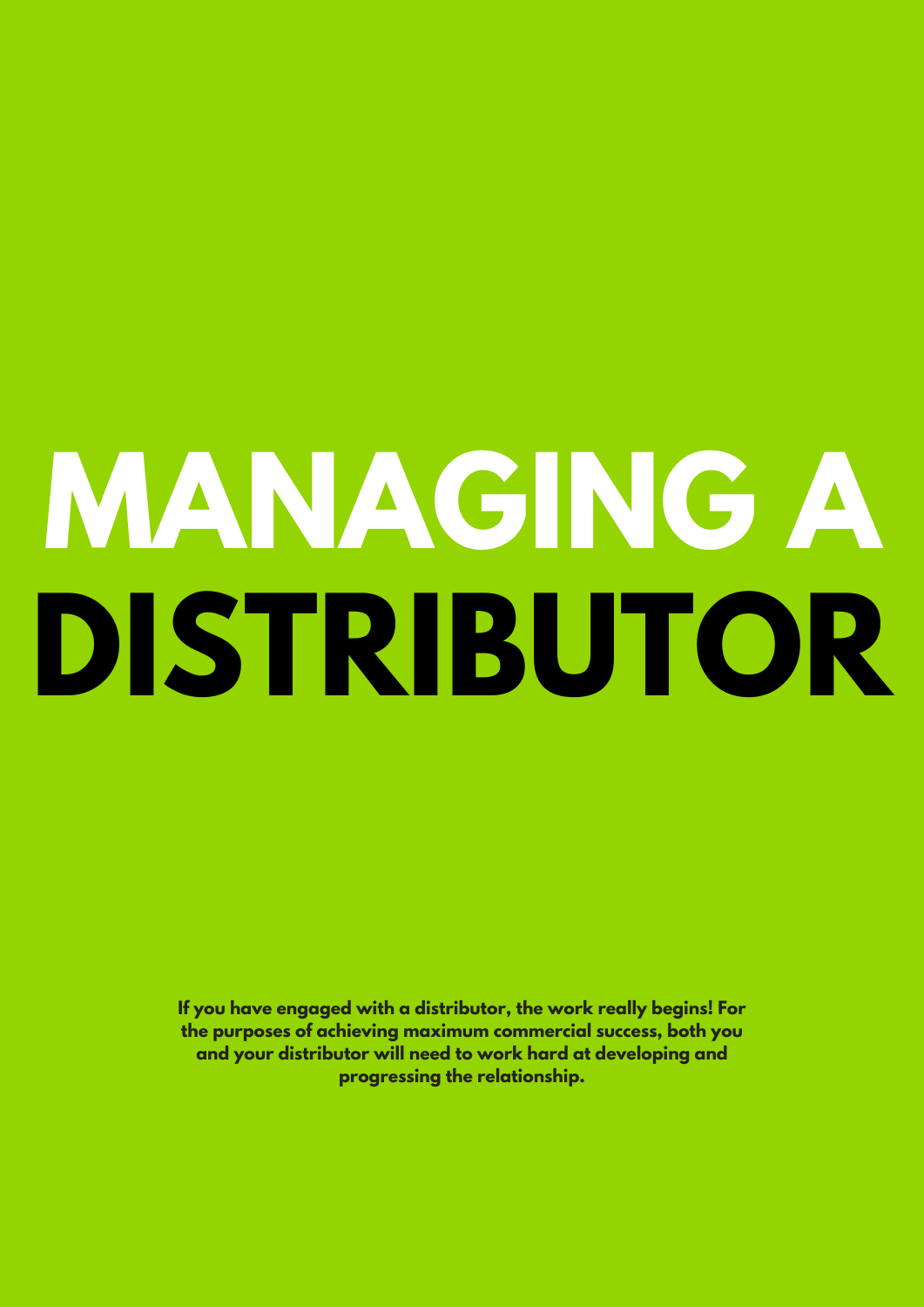## **TARGETS**

For an effective business partnership with your distributor, some form of measurement will need to be in place, with regard to sales. Having a defined set of targets is the best way of doing this. These targets should be in agreement with the distributor and will need to be reviewed on a regular basis.

### **KEEPING CONTROL**

It is important to remember that although your distributor is your representative, you should maintain the relationship at key account level (with the buyer). This ensures that you do not have an over-reliance on any one distributor.

#### **RELATIONSHIP WITH YOUR DISTRIBUTOR**

Any healthy relationship requires the parties concerned to talk in order to successfully work together as a team. It is important to keep the doors of communication open at all times, thus allowing you to raise any issues of concern.

### **WEEKLY PHONE CONTACT**

Contact should be ongoing and the development of a focused relationship with your distribution company's account manger will help you to grow and develop your business. Ideally contact should be made on a weekly basis.

#### **WEEKLY SALES REPORTS**

Your distributor should be providing you with weekly sales reports showing sales performance versus targets. This report should list all the retailer/foodservice outlets where your product is currently stocked.

#### **QUARTERLY REVIEW MEETING**

It is vital that you review progress with your distributor once per quarter, at a formal review meeting where sales performance and targets are compared. The objective of this meeting is to review progress based on results achieved and to alter targets as well as overall strategy, if necessary.